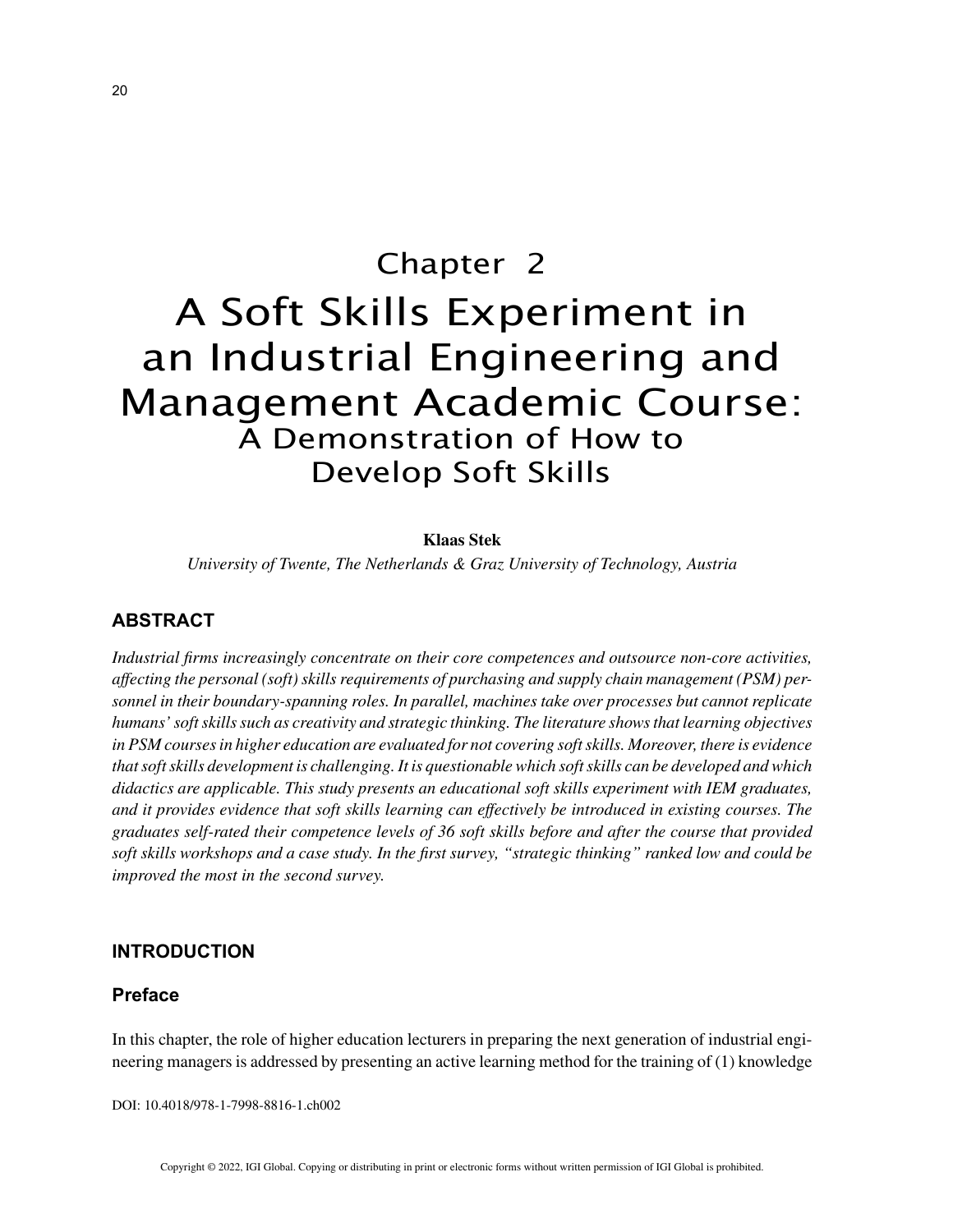#### *A Soft Skills Experiment in an Industrial Engineering and Management Academic Course*

and theory, (2) professional and interpersonal skills, and (3) intrapersonal traits. It presents the results of an educational experiment in an academic master's course with students of Industrial Engineering and Management (IEM) and Business Administration (BA), more precisely, in the field of purchasing and supply chain management (PSM) which belongs to the domain of Operations Management.

The challenges of further digitalisation and the circular economy need to be addressed with technological advancement, which is the focus of this book. Technological advancement is a human effort and requires competent humans to combine hard skills ([technological] knowledge, theory and professional skills) and soft skills (interpersonal skills and intrapersonal traits or attitudes), as shown in this study.

The recommendation is to distinguish between (1) knowledge and theory, (2) professional and interpersonal skills, and (3) intrapersonal traits and to design for each of these three (I) intended learning outcomes, (II) didactical approaches and (III) assessment methods. This study distinguishes between hard and soft skills and found evidence in the literature that soft skills learning objectives are absent in academic (PSM) curricula. Therefore the following recommendation is to formalise soft skills learning objectives. Educators need to understand that soft skills cannot be assessed the same way as knowledge. For instance, to test the progress in soft skills, the students were evaluated with two surveys before and after a cognitive and soft skills training course in which they worked on a real-life case study in an experimental educational design.

## **The Lack of Soft Skills in Higher Education**

The experiment in this chapter is performed in a PSM course. The importance of the PSM function in organisations increased in the past decades. Although make-or-buy decision-making leading to outsourcing has a long tradition in organisations and academic writings (Ammer, 1983; Gross, 1966; Jauch & Wilson, 1979), from the 1990s, organisations increasingly started outsourcing non-core activities, meaning that those were not produced within the organisation but purchased from suppliers (Cousins, Lamming, Lawson, & Squire, 2008; Luzzini & Ronchi, 2016).

The significant increase of outsourcing by organisations is affected by political-economic, technological and demographic developments. From the 1980s, the political-economic systems have been affected by the trade tariffs elimination efforts of the GATT and WTO (Narlikar, 2003), which stimulated globalisation and led to increased global sourcing activities accelerated by the Chinese economic reform from the late 1970s (Logan, 2011). Organisations increasingly concentrated on their core competences, as underlined by Prahalad and Hamel (1990), and outsourced non-core activities. The outsourcing of non-core activities led to increased supplier management, supply chain management and strategic PSM decision-making, and the scope of PSM objectives (Luzzini & Ronchi, 2016; Schoenherr, 2010).

As a result, PSM has shifted from an operational, transactional, and highly strategic function (e.g. Bals, Schulze, Kelly, & Stek, 2019; Tassabehji & Moorhouse, 2008). Bals et al. (2019) confirm the PSM function's strategic focus and point at the effects of the Internet-of-Things or the 4th Industrial Revolution and "moving towards a circular economy and circular supply chains" (Bals et al., 2019, p. 10). In the 4th Industrial Revolution affects PSM, or "Procurement 4.0," machine-to-machine communication will take over operational tasks (Bals et al., 2019) and is "influencing the digitisation of procurement and supply chains" (Bienhaus & Haddud, 2018, p. 965). Moreover, it has led to another palette of required competences. i.e. a balanced mix of hard and soft skills, especially intrapersonal traits, like 'strategic thinking' (e.g. Bals et al., 2019) and 'creativity' (e.g. Kiratli, Rozemeijer, Hilken, de Ruyter, & de Jong, 2016).